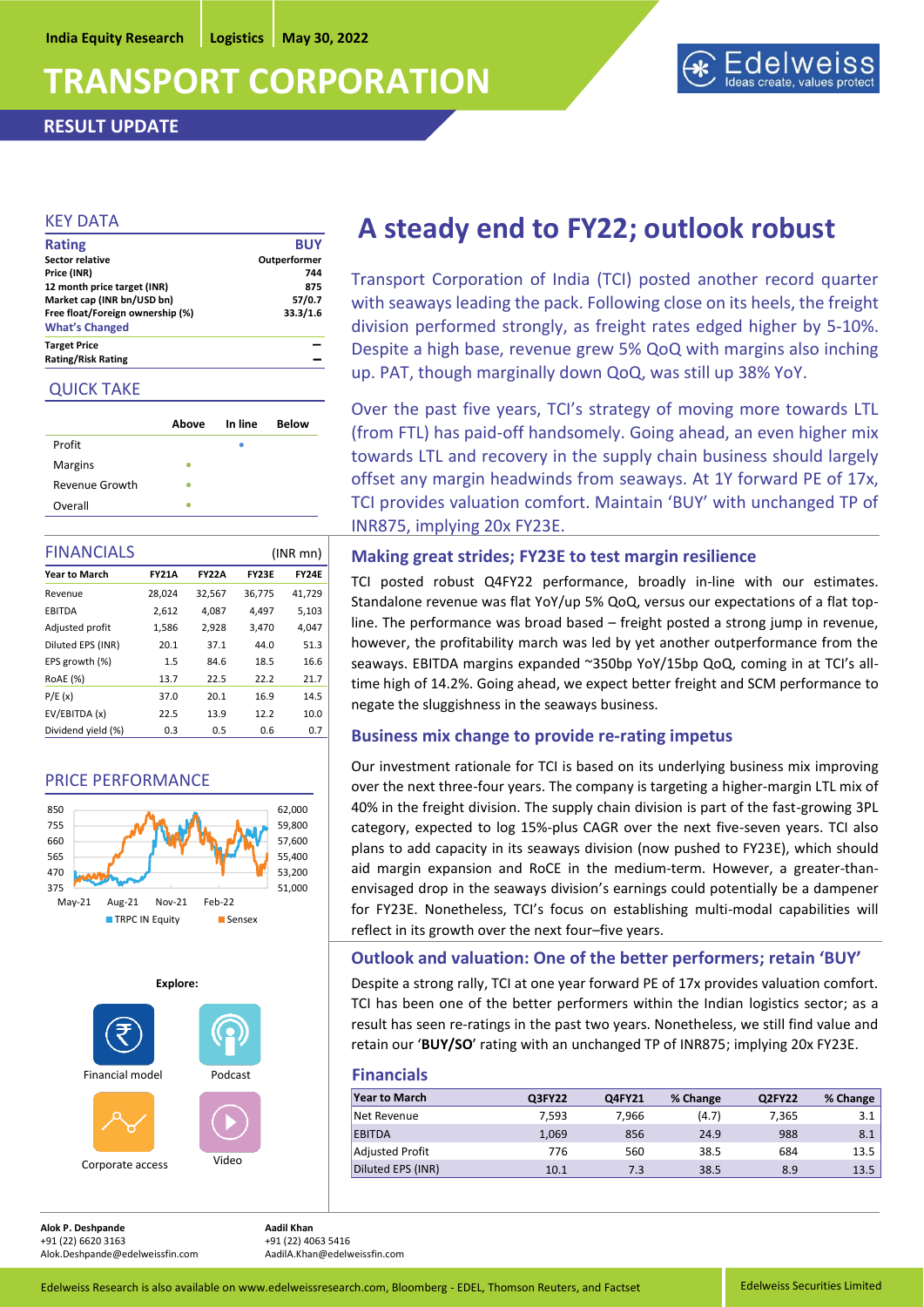## **Financial Statements**

### **Income Statement (INR mn)**

| <b>Year to March</b>   | <b>FY21A</b> | <b>FY22A</b> | <b>FY23E</b> | <b>FY24E</b> |
|------------------------|--------------|--------------|--------------|--------------|
| Total operating income | 28,024       | 32,567       | 36,775       | 41,729       |
| Cost of Goods Sold     | 22,972       | 25,766       | 29,164       | 33,096       |
| Employee costs         | 1,455        | 1,700        | 1,835        | 2,079        |
| Other expenses         | 984          | 1,013        | 1,280        | 1,451        |
| <b>EBITDA</b>          | 2,612        | 4,087        | 4,497        | 5,103        |
| Depreciation           | 928          | 1,130        | 1,141        | 1,270        |
| Less: Interest expense | 267          | 128          | 93           | 114          |
| Add: Other income      | 255          | 199          | 344          | 511          |
| Profit before tax      | 1,672        | 3,028        | 3,607        | 4,231        |
| Prov for tax           | 238          | 377          | 441          | 518          |
| Less: Other adjustment | 71           | 277          | 304          | 335          |
| Reported profit        | 1,504        | 2,928        | 3,470        | 4,047        |
| Less: Excp.item (net)  | 82           | 0            | 0            | 0            |
| Adjusted profit        | 1,586        | 2,928        | 3,470        | 4,047        |
| Diluted shares o/s     | 79           | 79           | 79           | 79           |
| Adjusted diluted EPS   | 20           | 37           | 44           | 51           |
| DPS (INR)              | 2.3          | 4.1          | 4.7          | 5.5          |
| Tax rate (%)           | 14.3         | 12.4         | 12.2         | 12.3         |

### **Important Ratios (%)**

| <b>Year to March</b>   | <b>FY21A</b> | <b>FY22A</b> | <b>FY23E</b> | <b>FY24E</b> |
|------------------------|--------------|--------------|--------------|--------------|
| EBITDA margin (%)      | 9.3          | 12.6         | 12.2         | 12.2         |
| PBT growth (% YoY)     | 16.2         | 81.1         | 19.1         | 17.3         |
| Net profit margin (%)  | 5.7          | 9.0          | 9.4          | 9.7          |
| Revenue growth (% YoY) | 3.1          | 16.2         | 12.9         | 13.5         |
| EBITDA growth (% YoY)  | 8.6          | 56.5         | 10.0         | 13.5         |
| Asset turnover (X)     | 1.9          | 2.1          | 2.1          | 2.1          |
| Adj. profit growth (%) | 3.6          | 84.6         | 18.5         | 16.6         |
| EBIT margin (%)        | 6.0          | 9.1          | 9.1          | 9.2          |

### **Assumptions (%)**

| <b>Year to March</b> | <b>FY21A</b> | <b>FY22A</b> | <b>FY23E</b> | <b>FY24E</b> |
|----------------------|--------------|--------------|--------------|--------------|
| GDP (YoY %)          | (4.0)        | 7.0          | 7.0          | 0            |
| Repo rate (%)        | 3.0          | 4.0          | 4.0          | $\Omega$     |
| USD/INR (average)    | 75.0         | 73.0         | 73.0         | 0            |
| Freight margin (%)   | 4.1          | 4.5          | 4.7          | 4.7          |
| SCM margin (%)       | 10.7         | 10.7         | 11.5         | 11.8         |
| Real. per DWT (INR)  | 1,07,635     | 90,000       | 90,000       | $\Omega$     |
| Freight div. (% YoY) | (7.8)        | 19.2         | 9.9          | 0            |
| SCM growth(% YoY)    | 1.1          | 7.2          | 18.0         | $\Omega$     |
| Seaways (% YoY)      | 7.2          | 44.4         | 7.5          | 0            |

## **Valuation Metrics**

| <b>Year to March</b> | <b>FY21A</b> | <b>FY22A</b> | <b>FY23E</b> | <b>FY24E</b> |
|----------------------|--------------|--------------|--------------|--------------|
| Diluted P/E (x)      | 37.0         | 20.1         | 16.9         | 14.5         |
| Price/BV (x)         | 5.0          | 4.1          | 3.5          | 2.9          |
| EV/EBITDA (x)        | 22.5         | 13.9         | 12.2         | 10.0         |
| Dividend yield (%)   | 0.3          | 0.5          | 0.6          | 0.7          |

### **Balance Sheet (INR mn)**

| <b>Year to March</b>      | <b>FY21A</b> | <b>FY22A</b> | <b>FY23E</b> | <b>FY24E</b> |
|---------------------------|--------------|--------------|--------------|--------------|
| Share capital             | 154          | 155          | 155          | 155          |
| <b>Reserves</b>           | 11,543       | 14,148       | 16,872       | 20,068       |
| Shareholders funds        | 11,697       | 14,303       | 17,027       | 20,222       |
| Minority interest         | 86           | 274          | 274          | 274          |
| <b>Borrowings</b>         | 2,555        | 962          | 1,173        | 1,006        |
| Trade payables            | 759          | 851          | 911          | 1,035        |
| Other liab & prov         | 2,272        | 1,586        | 1,162        | 1,162        |
| <b>Total liabilities</b>  | 17,388       | 18,041       | 20,565       | 23,718       |
| Net block                 | 8,015        | 7,983        | 7,041        | 5,914        |
| Intangible assets         | 31           | 30           | 6            | 6            |
| Capital WIP               | 52           | 73           | 73           | 73           |
| <b>Total fixed assets</b> | 8,099        | 8,087        | 7,120        | 5,993        |
| Non current inv           | 1,500        | 1,780        | 1,780        | 1,780        |
| Cash/cash equivalent      | 395          | 745          | 3,121        | 6,578        |
| Sundry debtors            | 5,110        | 5,083        | 6,073        | 6,890        |
| Loans & advances          | 124          | 13           | 13           | 13           |
| Other assets              | 1,608        | 2,166        | 2,127        | 2,132        |
| <b>Total assets</b>       | 17,388       | 18,041       | 20,565       | 23,718       |
|                           |              |              |              |              |

## **Free Cash Flow (INR mn)**

| <b>Year to March</b>  | <b>FY21A</b> | <b>FY22A</b> | <b>FY23E</b> | <b>FY24E</b> |
|-----------------------|--------------|--------------|--------------|--------------|
| Reported profit       | 1,504        | 2,928        | 3,470        | 4,047        |
| Add: Depreciation     | 928          | 1,130        | 1,141        | 1,270        |
| Interest (net of tax) | 179          | 86           | 62           | 77           |
| <b>Others</b>         | 255          | (302)        | (618)        | (808)        |
| Changes in WC         | 181          | (163)        | (1,935)      | (699)        |
| Operating cash flow   | 3,047        | 3,680        | 2,121        | 3,886        |
| Less: Capex           | (1,241)      | (707)        | (174)        | (142)        |
| Free cash flow        | 1,807        | 2,973        | 1,947        | 3,744        |

## **Key Ratios**

| <b>Year to March</b>  | <b>FY21A</b> | <b>FY22A</b> | <b>FY23E</b> | <b>FY24E</b> |
|-----------------------|--------------|--------------|--------------|--------------|
| RoE (%)               | 13.7         | 22.5         | 22.2         | 21.7         |
| <b>RoCE (%)</b>       | 13.7         | 21.1         | 21.8         | 21.7         |
| Receivable days       | 65           | 57           | 55           | 57           |
| Payable days          | 9            | 9            | 9            | 9            |
| cash conversion cycle | 57           | 49           | 47           | 49           |
| Working cap (% sales) | 14.6         | 15.0         | 17.4         | 17.0         |
| Gross debt/equity (x) | 0.2          | 0.1          | 0.1          | 0            |
| Net debt/equity (x)   | 0.2          | $\mathbf 0$  | (0.1)        | (0.3)        |
| Interest coverage (x) | 6.3          | 23.0         | 36.0         | 33.5         |

## **Valuation Drivers**

| <b>Year to March</b> | <b>FY21A</b> | <b>FY22A</b> | <b>FY23E</b> | <b>FY24E</b> |
|----------------------|--------------|--------------|--------------|--------------|
| EPS growth (%)       | $1.5\,$      | 84.6         | 18.5         | 16.6         |
| RoE (%)              | 13.7         | 22.5         | 22.2         | 21.7         |
| EBITDA growth (%)    | 8.6          | 56.5         | 10.0         | 13.5         |
| Payout ratio (%)     | 11.9         | 11.0         | 10.6         | 10.6         |

*Source: Company and Edelweiss estimates*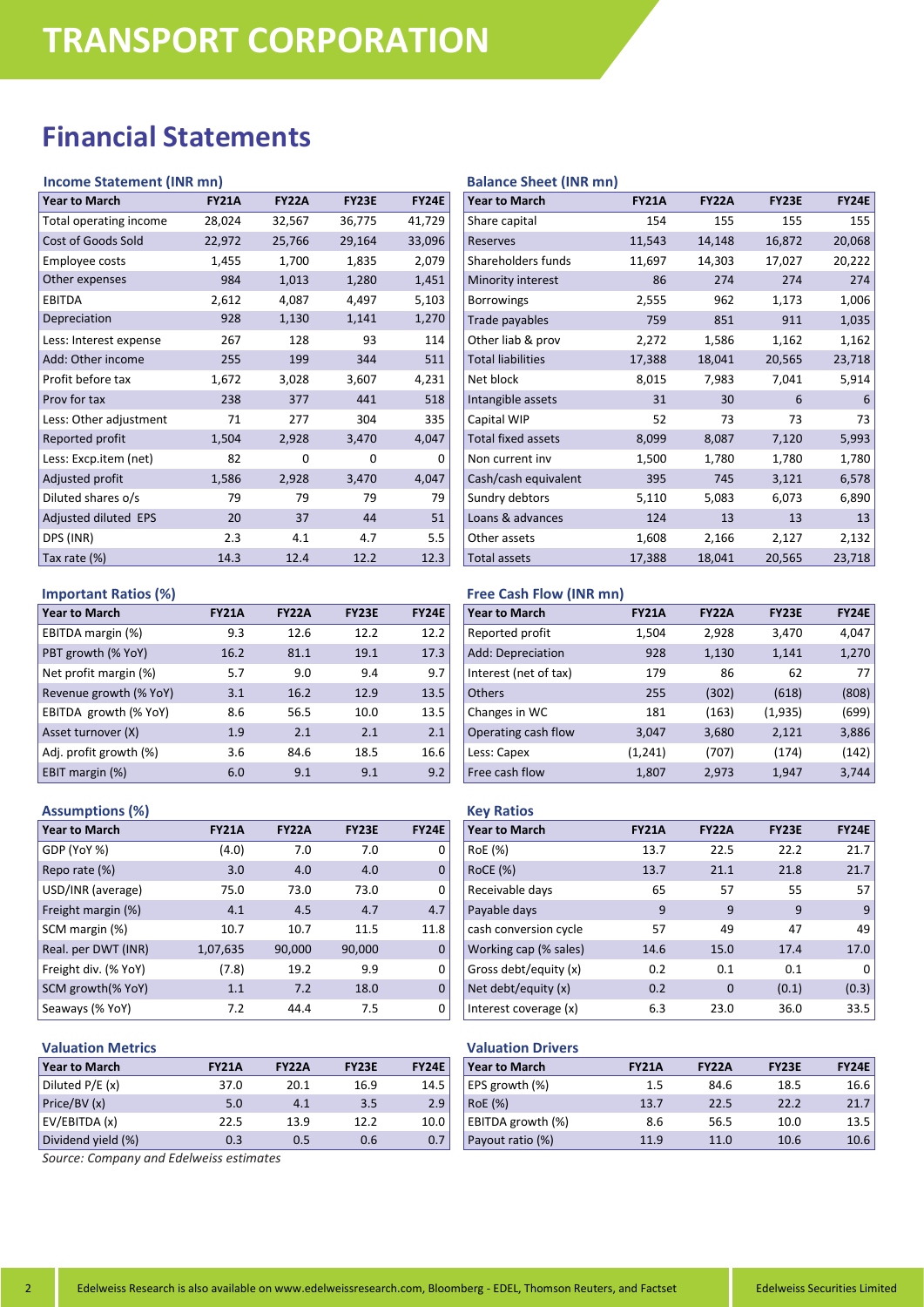# **TRANSPORT CORPORATION**

### **Exhibit 1: Quarterly Snapshot**

| Financial snapshot - (Standalone) |               |        |           |             |        |             |             |              |
|-----------------------------------|---------------|--------|-----------|-------------|--------|-------------|-------------|--------------|
| <b>INR</b> mn                     | <b>Q4FY22</b> | Q4FY21 | YoY %     | Q3FY22      | QoQ%   | <b>FY22</b> | FY23E       | <b>FY24E</b> |
| Revenues                          | 7,979         | 7,966  | 0.2       | 7,593       | 5.1    | 29,046      | 32,726      | 37,072       |
| Operating expenses                | 6,144         | 6,416  | (4.2)     | 5,839       | 5.2    | 22,552      | 25,467      | 28,845       |
| <b>Employee Benefit Expenses</b>  | 422           | 425    | (0.7)     | 422         | 0.0    | 1,638       | 1,763       | 1,997        |
| Others                            | 277           | 271    | 2.5       | 264         | 5.0    | 952         | 1,209       | 1,369        |
| Total expenditure                 | 6,843         | 7,111  | (3.8)     | 6,525       | 4.9    | 25,141      | 28,439      | 32,211       |
| <b>EBITDA</b>                     | 1,136         | 856    | 32.8      | 1,069       | 6.3    | 3,904       | 4,287       | 4,861        |
| Depreciation                      | 360           | 268    | 34.3      | 241         | 49.2   | 1,076       | 1,086       | 1,215        |
| EBIT                              | 777           | 588    | 32.1      | 828         | (6.2)  | 2,829       | 3,200       | 3,646        |
| Interest                          | 19            | 56     | (66.1)    | 22          | (11.6) | 109         | 80          | 99           |
| Other income                      | 78            | 105    | (26.4)    | 71          | 9.0    | 311         | 344         | 511          |
| Add: Exceptional items            | $\mathbf 0$   | 35     | <b>NA</b> | $\mathbf 0$ | N/A    | $\mathbf 0$ | $\mathbf 0$ | $\pmb{0}$    |
| Profit Before Tax                 | 835           | 602    | 38.8      | 878         | (4.8)  | 3,031       | 3,464       | 4,059        |
| Less: Provision for Tax           | 104           | 73     | 42.2      | 102         | 2.7    | 357         | 398         | 467          |
| <b>Reported Profit</b>            | 731           | 529    | 38.3      | 776         | (5.8)  | 2,674       | 3,066       | 3,592        |
| Adjusted Profit                   | 731           | 529    | 38.3      | 776         | (5.8)  | 2,674       | 3,066       | 3,592        |
| <b>Adjusted Diluted EPS</b>       | 9.5           | 6.9    | 38.3      | 10.1        | (5.8)  | 34.8        | 39.9        | 46.8         |
| P/E(x)                            |               |        |           |             |        | 20.1        | 16.9        | 14.5         |
|                                   |               |        |           |             |        |             |             |              |
| As % of net revenues              |               |        |           |             |        |             |             |              |
| Operating expenses                | 77.0          | 80.5   |           | 76.9        |        | 77.6        | 77.8        | 77.8         |
| Staff expenses                    | 5.3           | 5.3    |           | 5.6         |        | 5.6         | 5.4         | $5.4\,$      |
| Other expenses                    | 3.5           | 3.4    |           | 3.5         |        | 3.3         | 3.7         | 3.7          |
| <b>EBITDA</b>                     | 14.2          | 10.7   |           | 14.1        |        | 13.4        | 13.1        | 13.1         |
| Net profit                        | 9.2           | 6.6    |           | 10.2        |        | 9.2         | 9.4         | 9.7          |

*Source: Company, Edelweiss Research*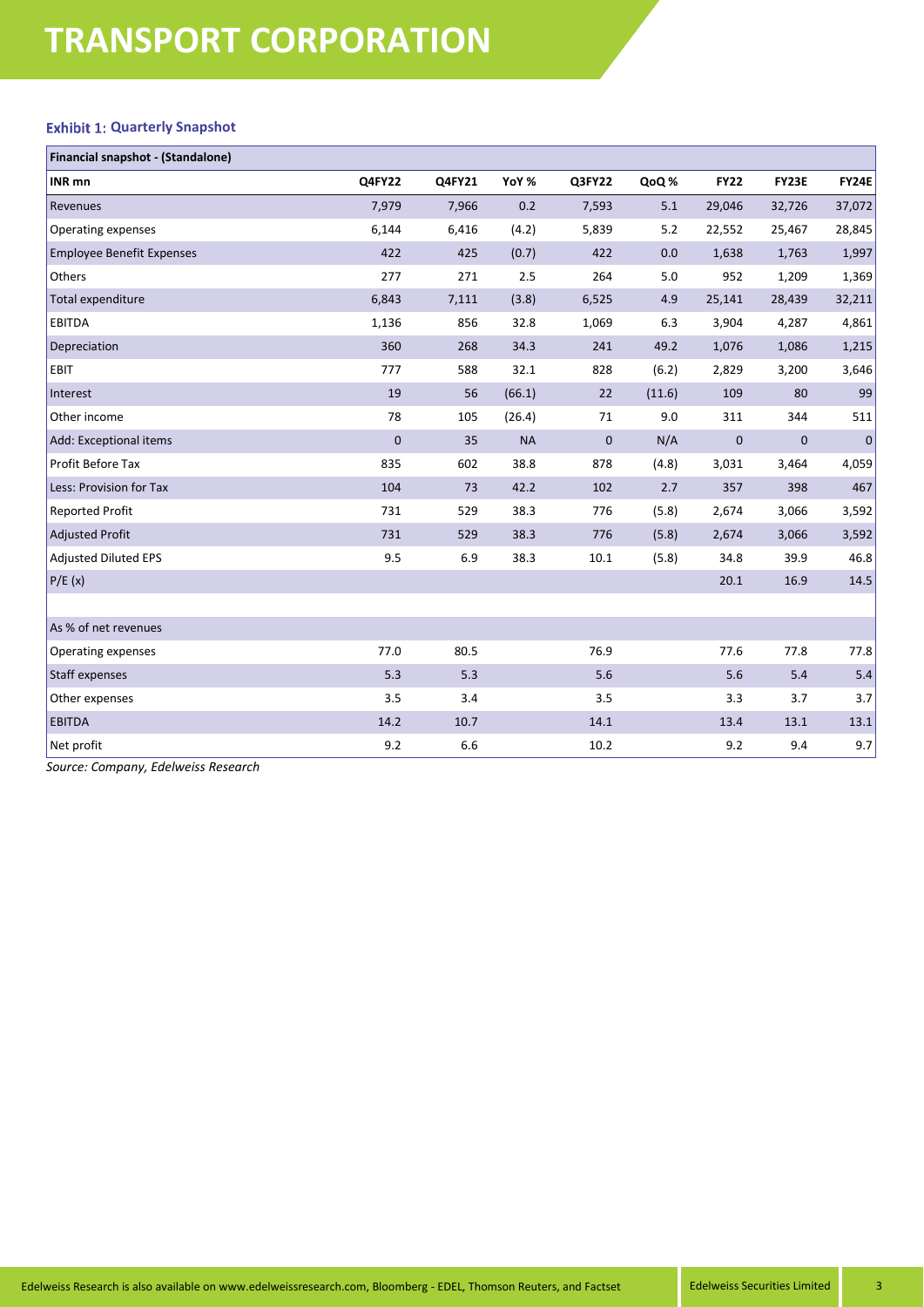### **Company Description**

Transport Corporation of India Limited (TCI) is an integrated supply chain and logistics solutions provider. The Company's segments include Freight Division, Supply Chain Solutions Division, Seaways Division, Energy Division and Global Division. It offers multimodal transportation solutions. Its divisions include TCI Freight Division, TCI Supply Chain Solutions Division, TCI Seaways Division and TCI Global Division, among others. TCI Freight is a surface transport entity. TCI Supply Chain Solutions division offers services to sectors, such as auto, retail, telecom, electrical and pharmaceuticals. TCI Seaways division caters to coastal cargo requirements for transporting container and bulk cargo. TCI Global division provides customs clearance, international inbound and outbound freight handling (air and sea), third-party logistics, multimodal (air, surface and sea) services and project cargo. It has a fleet of customized vehicles and over 12 million square feet of warehousing space

### **Investment Theme**

We are bullish on TCIL as: 1) it is focusing on changing its business mix by growing the high margin LTL business and growing fast in the 3PL segment; 2) the 3PL segment backdrop remains very conducive for ~15% CAGR over the next six-seven years, which will add the structural growth element to TCIL's business; and 3) we believe that the market continues to undervalue the long-term potential.

### **Key Risks**

Our thesis rests greatly on the implied benefits that GST is likely to offer such as catalysing warehouse consolidation in India, which would nudge several large customers towards outsourced logistics. A slower-than-expected pickup in this trend is a key downside risk to our thesis.

Any downfall in trucking freight rates, particularly due to aggressive pricing by PE backed transporters can impact the profitability of TCI adversely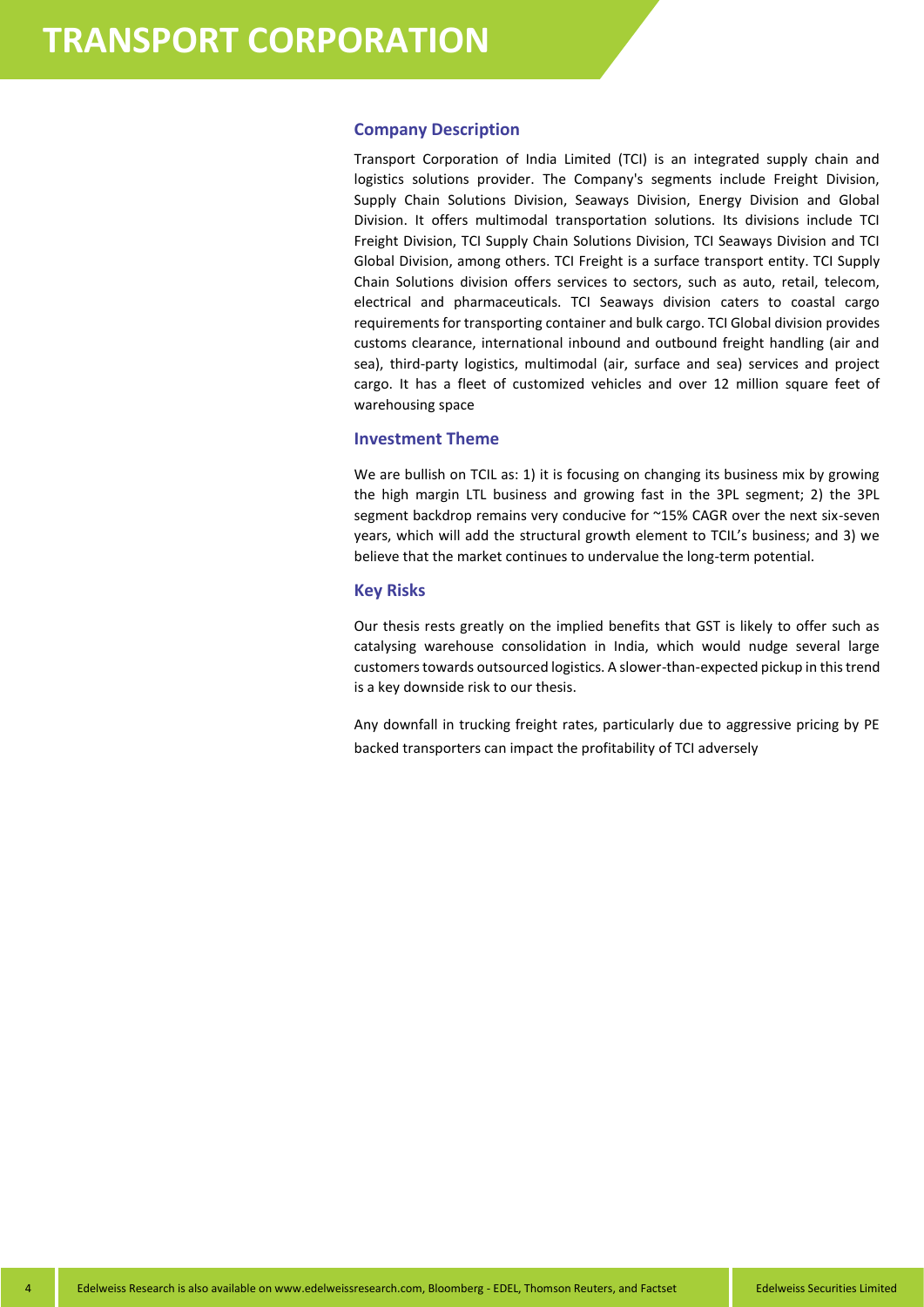## **Additional Data**

### **Management**

| <b>CEO</b> | Vineet Agarwal (MD) |
|------------|---------------------|
| <b>CFO</b> | Ashish Tiwari       |
| <b>COO</b> |                     |
| Other      |                     |
| Auditor    | Brahmayya & Co.     |

## **Holdings – Top 10\***

|                     | % Holding |                    | % Holding |
|---------------------|-----------|--------------------|-----------|
| HDFC AMC            | 7.60      | Dimensional Fun    | 0.81      |
| Sundaram AMC        | 0.90      | <b>Acadian AMC</b> | 0.03      |
| <b>IDFC AMC</b>     | 0.88      | Taurus             | 0.02      |
| LIC MF              | 0.88      | American Centur    | 0.02      |
| TATA AMC            | 0.87      | Wisdom Tree Inv    | 0.01      |
| *Latest public data |           |                    |           |

### **Recent Sector Research**

| Date | Name of Co./Sector              | <b>Title</b>                                               |  |
|------|---------------------------------|------------------------------------------------------------|--|
|      | 28-May-22 VRL Logistics         | Load's gone: Moving apace to new<br>orbit; Result Update   |  |
|      | 27-May-22 TCI Express           | earnings; valuations<br>Strong<br>stretched; Result Update |  |
|      | 20-May-22 Container Corporation | Shaping up well for DFC potential;<br><b>Result Update</b> |  |

## **Recent Company Research**

| Date      | Title                                                    | Price  | Reco |
|-----------|----------------------------------------------------------|--------|------|
| 27-Jan-22 | In a new zone; Result Update                             | 730    | Buy  |
| 29-Oct-21 | Entering a new orbit; Result Update                      | 629.4  | Buy  |
| 04-Aug-21 | Holding up in rough environment;<br><b>Result Update</b> | 446.25 | Buy  |

### **Rating Interpretation**



*Source: Bloomberg, Edelweiss research*

### **Rating Distribution: Edelweiss Research Coverage**

| Buy      | <b>Hold</b>           | Reduce   | Total |
|----------|-----------------------|----------|-------|
| 196      | 55                    | 18       | 271   |
| $>50$ bn | $>10$ bn and $<$ 50bn | $<$ 10bn | Total |
| 238      | 42                    |          | 285   |
|          |                       |          |       |

*\*2 stocks under review*

### **Daily Volume**



*Source: Bloomberg*

### **Rating Rationale**

| Rating  | Expected absolute returns over 12 months |
|---------|------------------------------------------|
| Buy:    | >15%                                     |
| Hold:   | $>15\%$ and $< -5\%$                     |
| Reduce: | $< -5%$                                  |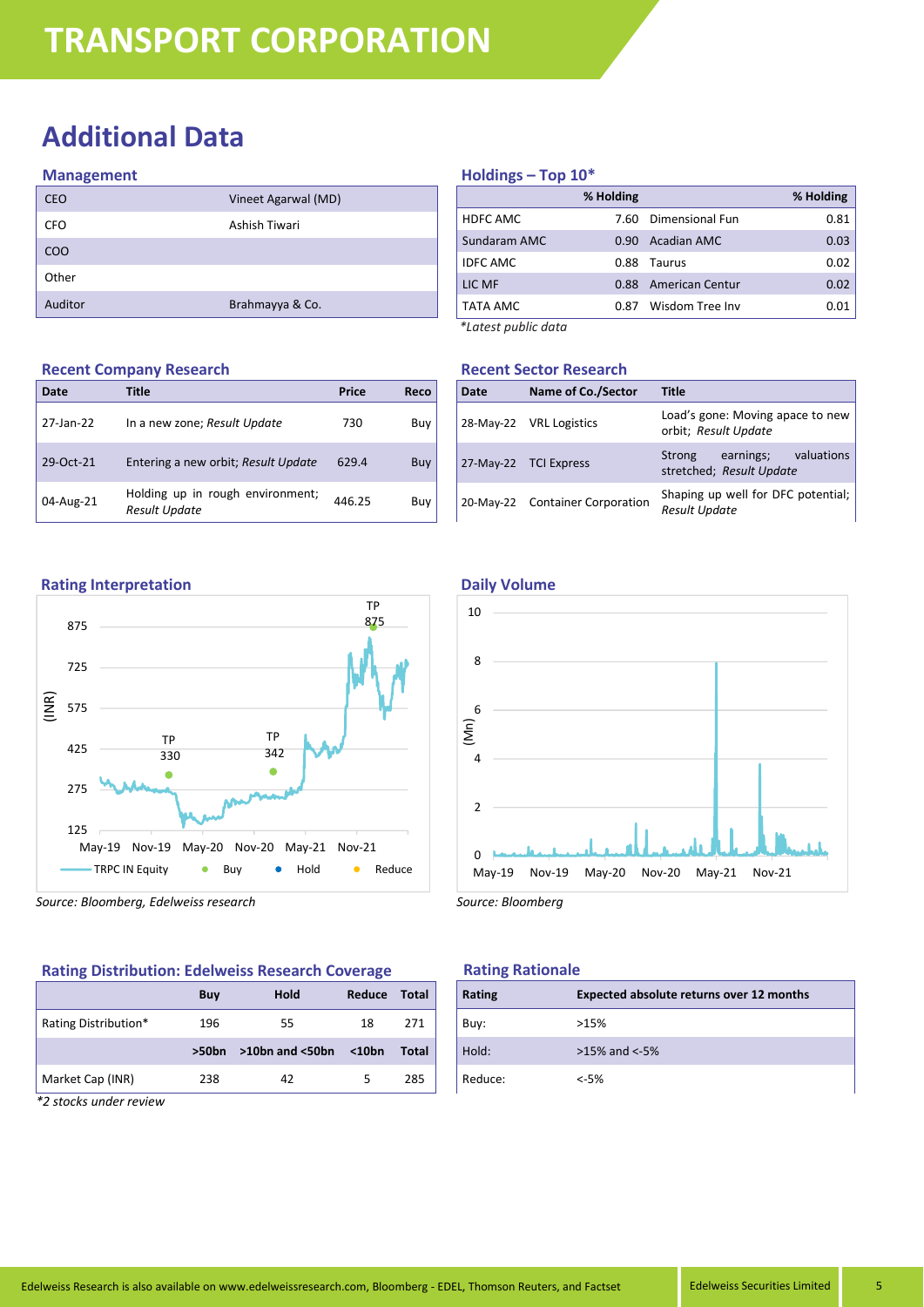## **TRANSPORT CORPORATION**

### **DISCLAIMER**

Edelweiss Securities Limited ("ESL" or "Research Entity") is regulated by the Securities and Exchange Board of India ("SEBI") and is licensed to carry on the business of broking, Investment Adviser, Research Analyst and related activities.

This Report has been prepared by Edelweiss Securities Limited in the capacity of a Research Analyst having SEBI Registration No.INH200000121 and distributed as per SEBI (Research Analysts) Regulations 2014. This report does not constitute an offer or solicitation for the purchase or sale of any financial instrument or as an official confirmation of any transaction. Securities as defined in clause (h) of section 2 of the Securities Contracts (Regulation) Act, 1956 includes Financial Instruments and Currency Derivatives. The information contained herein is from publicly available data or other sources believed to be reliable. This report is provided for assistance only and is not intended to be and must not alone be taken as the basis for an investment decision. The user assumes the entire risk of any use made of this information. Each recipient of this report should make such investigation as it deems necessary to arrive at an independent evaluation of an investment in Securities referred to in this document (including the merits and risks involved), and should consult his own advisors to determine the merits and risks of such investment. The investment discussed or views expressed may not be suitable for all investors.

This information is strictly confidential and is being furnished to you solely for your information. This information should not be reproduced or redistributed or passed on directly or indirectly in any form to any other person or published, copied, in whole or in part, for any purpose. This report is not directed or intended for distribution to, or use by, any person or entity who is a citizen or resident of or located in any locality, state, country or other jurisdiction, where such distribution, publication, availability or use would be contrary to law, regulation or which would subject ESL and associates / group companies to any registration or licensing requirements within such jurisdiction. The distribution of this report in certain jurisdictions may be restricted by law, and persons in whose possession this report comes, should observe, any such restrictions. The information given in this report is as of the date of this report and there can be no assurance that future results or events will be consistent with this information. This information is subject to change without any prior notice. ESL reserves the right to make modifications and alterations to this statement as may be required from time to time. ESL or any of its associates / group companies shall not be in any way responsible for any loss or damage that may arise to any person from any inadvertent error in the information contained in this report. ESL is committed to providing independent and transparent recommendation to its clients. Neither ESL nor any of its associates, group companies, directors, employees, agents or representatives shall be liable for any damages whether direct, indirect, special or consequential including loss of revenue or lost profits that may arise from or in connection with the use of the information. Our proprietary trading and investment businesses may make investment decisions that are inconsistent with the recommendations expressed herein. Past performance is not necessarily a guide to future performance .The disclosures of interest statements incorporated in this report are provided solely to enhance the transparency and should not be treated as endorsement of the views expressed in the report. The information provided in these reports remains, unless otherwise stated, the copyright of ESL. All layout, design, original artwork, concepts and other Intellectual Properties, remains the property and copyright of ESL and may not be used in any form or for any purpose whatsoever by any party without the express written permission of the copyright holders.

ESL shall not be liable for any delay or any other interruption which may occur in presenting the data due to any reason including network (Internet) reasons or snags in the system, break down of the system or any other equipment, server breakdown, maintenance shutdown, breakdown of communication services or inability of the ESL to present the data. In no event shall ESL be liable for any damages, including without limitation direct or indirect, special, incidental, or consequential damages, losses or expenses arising in connection with the data presented by the ESL through this report.

We offer our research services to clients as well as our prospects. Though this report is disseminated to all the customers simultaneously, not all customers may receive this report at the same time. We will not treat recipients as customers by virtue of their receiving this report.

ESL and its associates, officer, directors, and employees, research analyst (including relatives) worldwide may: (a) from time to time, have long or short positions in, and buy or sell the Securities, mentioned herein or (b) be engaged in any other transaction involving such Securities and earn brokerage or other compensation or act as a market maker in the financial instruments of the subject company/company(ies) discussed herein or act as advisor or lender/borrower to such company(ies) or have other potential/material conflict of interest with respect to any recommendation and related information and opinions at the time of publication of research report or at the time of public appearance. ESL may have proprietary long/short position in the above mentioned scrip(s) and therefore should be considered as interested. The views provided herein are general in nature and do not consider risk appetite or investment objective of any particular investor; readers are requested to take independent professional advice before investing. This should not be construed as invitation or solicitation to do business with ESL.

ESL or its associates may have received compensation from the subject company in the past 12 months. ESL or its associates may have managed or co-managed public offering of securities for the subject company in the past 12 months. ESL or its associates may have received compensation for investment banking or merchant banking or brokerage services from the subject company in the past 12 months. ESL or its associates may have received any compensation for products or services other than investment banking or merchant banking or brokerage services from the subject company in the past 12 months. ESL or its associates have not received any compensation or other benefits from the Subject Company or third party in connection with the research report. Research analyst or his/her relative or ESL's associates may have financial interest in the subject company. ESL and/or its Group Companies, their Directors, affiliates and/or employees may have interests/ positions, financial or otherwise in the Securities/Currencies and other investment products mentioned in this report. ESL, its associates, research analyst and his/her relative may have other potential/material conflict of interest with respect to any recommendation and related information and opinions at the time of publication of research report or at the time of public appearance.

Participants in foreign exchange transactions may incur risks arising from several factors, including the following: (i) exchange rates can be volatile and are subject to large fluctuations; (ii) the value of currencies may be affected by numerous market factors, including world and national economic, political and regulatory events, events in equity and debt markets and changes in interest rates; and (iii) currencies may be subject to devaluation or government imposed exchange controls which could affect the value of the currency. Investors in securities such as ADRs and Currency Derivatives, whose values are affected by the currency of an underlying security, effectively assume currency risk.

Research analyst has served as an officer, director or employee of subject Company: No

ESL has financial interest in the subject companies: No

ESL's Associates may have actual / beneficial ownership of 1% or more securities of the subject company at the end of the month immediately preceding the date of publication of research report

Research analyst or his/her relative has actual/beneficial ownership of 1% or more securities of the subject company at the end of the month immediately preceding the date of publication of research report: No

ESL has actual/beneficial ownership of 1% or more securities of the subject company at the end of the month immediately preceding the date of publication of research report: No

Subject company may have been client during twelve months preceding the date of distribution of the research report.

There were no instances of non-compliance by ESL on any matter related to the capital markets, resulting in significant and material disciplinary action during the last three years except that ESL had submitted an offer of settlement with Securities and Exchange commission, USA (SEC) and the same has been accepted by SEC without admitting or denying the findings in relation to their charges of non registration as a broker dealer.

A graph of daily closing prices of the securities is also available a[t www.nseindia.com](http://www.nseindia.com/)

### **Analyst Certification:**

The analyst for this report certifies that all of the views expressed in this report accurately reflect his or her personal views about the subject company or companies and its or their securities, and no part of his or her compensation was, is or will be, directly or indirectly related to specific recommendations or views expressed in this report.